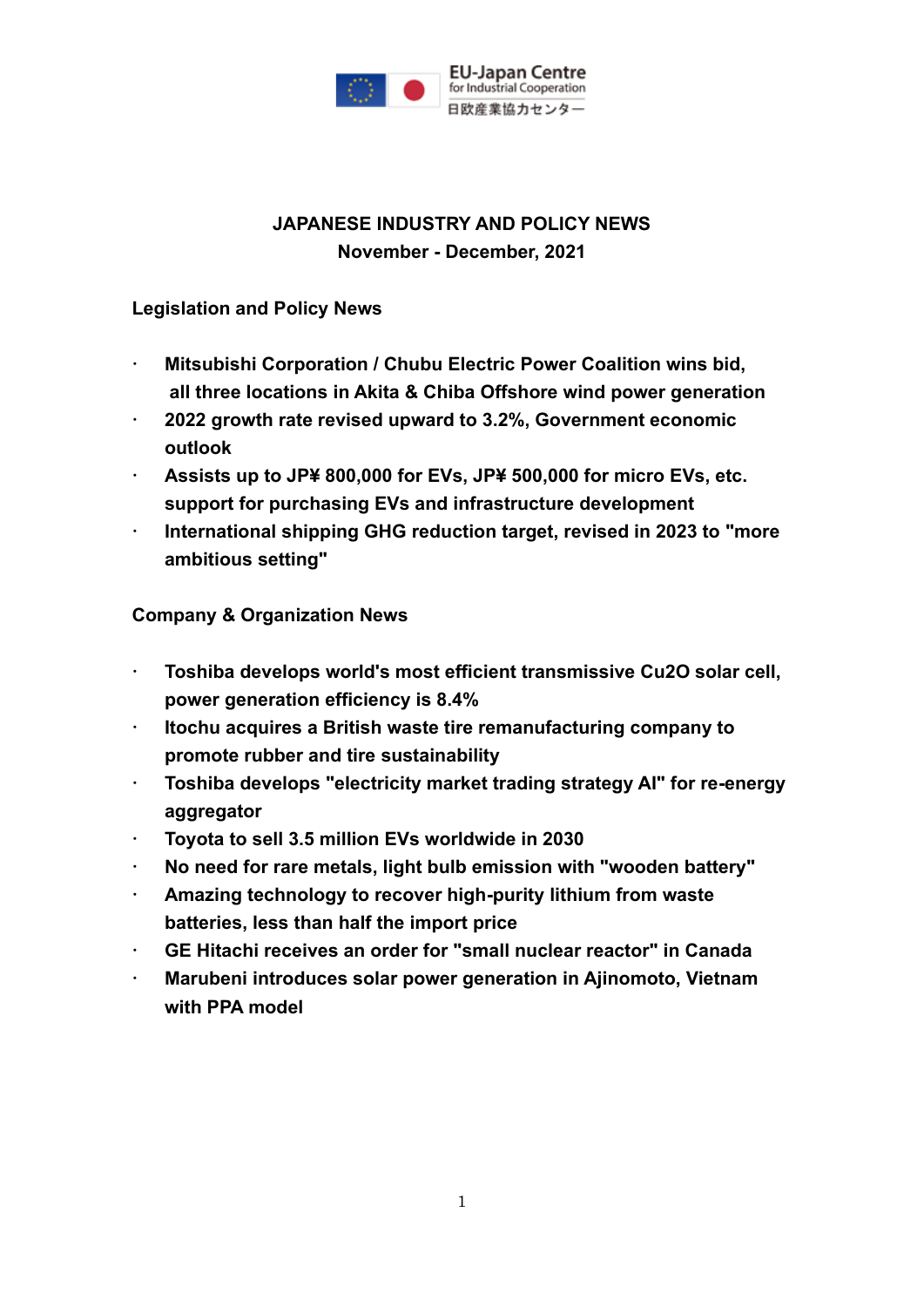

### **Legislation and Policy News**

### **Mitsubishi Corporation / Chubu Electric Power Coalition wins bid, all three locations in Akita & Chiba Offshore wind power generation**

On December 24, the Ministry of Economy, Trade and Industry and the Ministry of Land, Infrastructure, Transport and Tourism announced based on the Re-Energy Sea Area Utilization Law, they have selected a consortium with Mitsubishi Corporation Energy Solutions as the representative company for the landing-type offshore wind power generation business in 3 locations (4 areas) off the coast of Akita and Chiba prefecture; "Noshiro-Mitane-Oga Offshore in Akita prefecture", "Yurihonjo Offshore (North / South) in Akita prefecture" and "Choshi Offshore in Chiba prefecture".

At these 3 locations (4 areas) designated as promotion areas based on the Renewable Energy Area Utilization Law, public offerings were made with a maximum supply price of JP¥ 29 / kWh and a procurement period of 20 years, respectively. Public offering occupancy plans were submitted by 5, 5 and 2 businesses, respectively.

Of these, the selected businesses (consortium) offered JP¥ 13.26 / kWh (off the coast of Noshiro-Mitane-Oga in Akita prefecture), JP¥ 11.99 / kWh (off the coast of Yurihonjo in Akita Prefecture) and JP¥ 16.49 / kWh (off the coast of Choshi in Chiba Prefecture). The perfect score was obtained in terms of price.

All landing-type offshore wind power generation facilities are made by GE. In addition, the selected consortium shall jointly implement regional symbiosis measures with cooperating companies such as Amazon com, NTT Aden Energy and Kirin Holdings when applying. It is said that they have agreed and proposed specific implementation details in the publicly-offered occupancy plan.

The consortium members and cooperating companies are one of the largest offshore wind power generation companies in Japan that will greatly contribute to the conversion of renewable energy into a main power source for the realization of a carbon-neutral society in 2050.

Mitsubishi corporation website: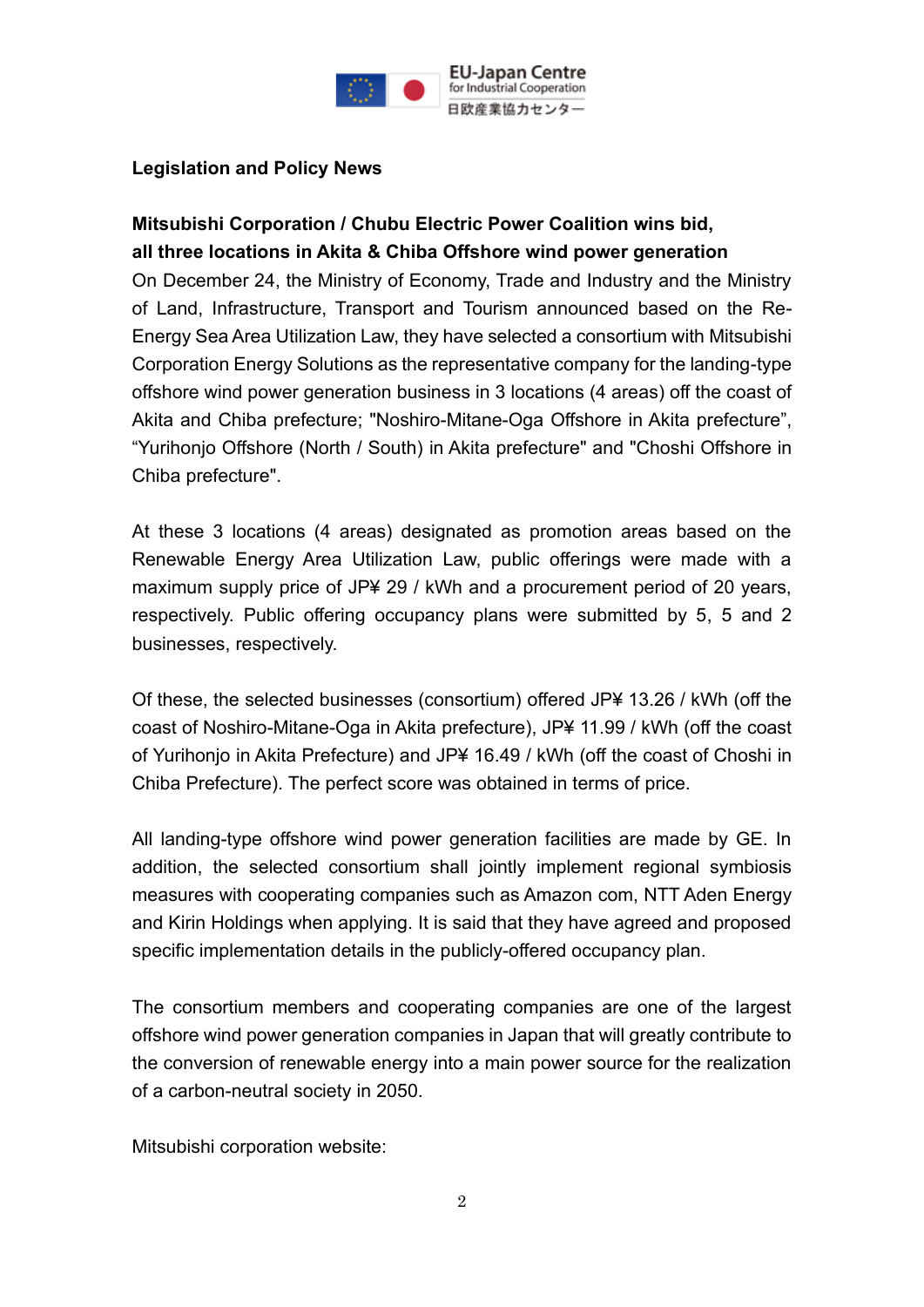

<https://www.mitsubishicorp.com/jp/en/pr/archive/2021/html/0000048361.html>

<https://www.mitsubishicorp.com/jp/en/pr/archive/2021/html/0000048357.html>

<https://www.mitsubishicorp.com/jp/en/pr/archive/2021/html/0000048353.html>



#### Image from GE website

#### **2022 growth rate revised upward to 3.2%, Government economic outlook**

On December 23, the government approved an economic outlook for FY 2022 GDP growth of 3.2% in real terms. It has been revised upward from 2.2% in the mid-year estimate shown in July. In addition to the effects of large-scale economic measures, it will draw a scenario in which the economy will recover led by private demand, centered on personal consumption. It has been delayed due to the spread of the COVID-19.

The government prepares an economic outlook every December for estimating tax revenues and the budget in the next year. The government outlook is higher than the forecast of 18 private institutes, which expect an average of 3.0%. The nominal growth rate, which is close to the feeling of life, was set at 3.6%.

It is expected that the Covid-19 will settle down in FY 2022, and the recovery of personal consumption, which accounts for more than 50% of GDP, will become clear. While private demand accounts for the majority of domestic demand at 3.0 points, public demand such as public investment remains almost unchanged at 0.0 points due to economic measures taken in the previous fiscal year.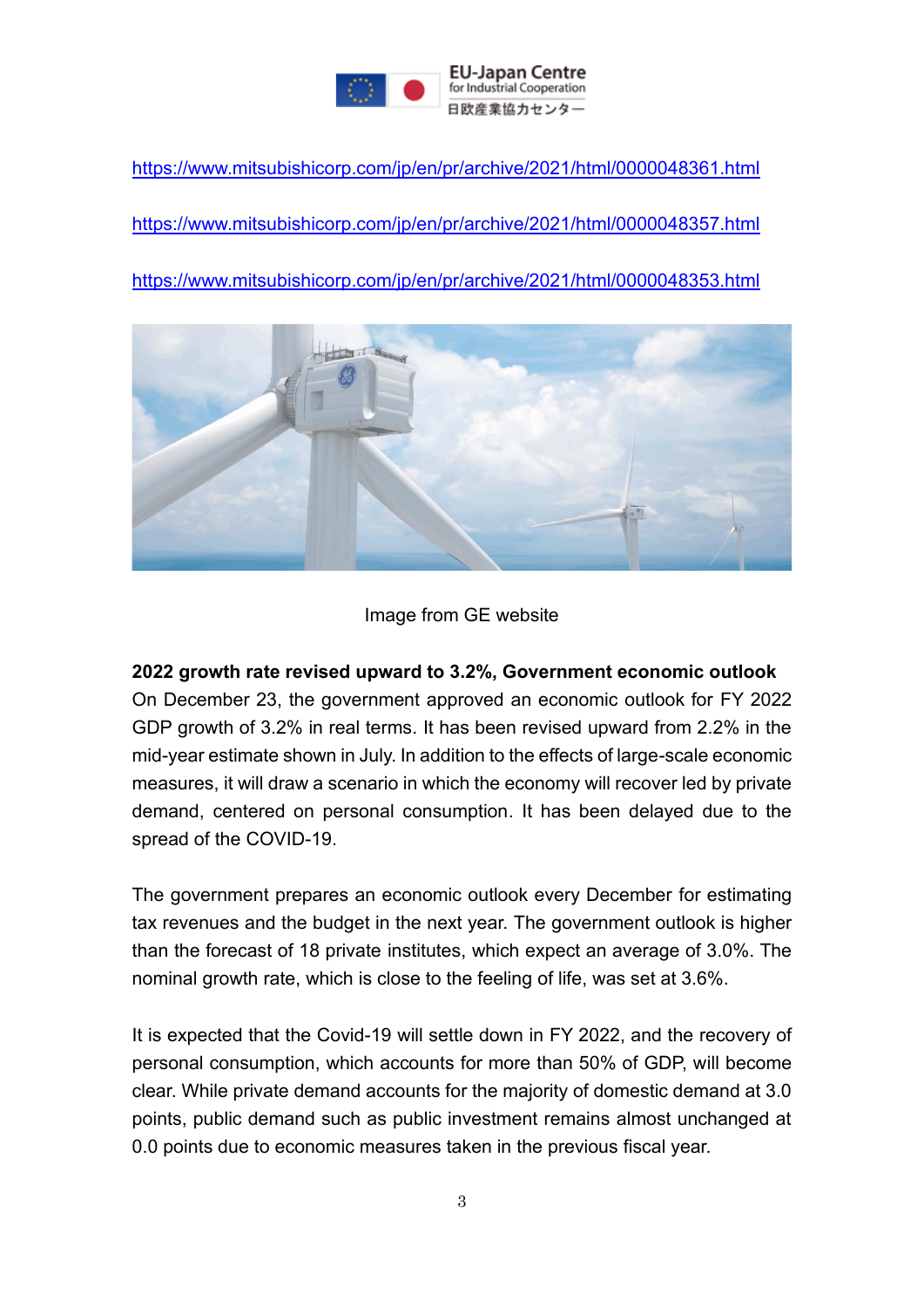

External demand, which is exports minus imports, is expected to be 0.2 points. Looking at the breakdown of private demand, personal consumption is expected to increase by 4.0% in reaction to the sharp drop in FY 2021. The shortage of supply of semiconductors and automobile parts procured from overseas will be resolved, and the capital investment of private companies is expected to increase by 5.1%.

It is analyzed that the economic measures decided in November, whose fiscal spending amounted to JP¥ 55.7 trillion, will also support the economy. It is estimated that measures such as a benefit of JP¥ 100,000 per person for children under the age of 18 will increase GDP by 5.6% compared to the case without measures. Of these, it is explained that there is an effect of about 3.6% in FY2022

.

On the other hand, the growth rate forecast for FY2021 has been revised downward from 3.7% in the mid-year estimate to 2.6%. A state of emergency was issued until the end of September due to the spread of the Covid-19, and the real GDP for the July-September period fell sharply by 3.6% on an annualized basis due to the effects of refraining from going out and shortening the business hours of restaurants.

When the government formulated a mid-year estimate in July, it set a goal of recovering GDP to the level of October-December FY 2019 before the Covid-19 by the end of 2021. In this economic outlook, the time to recover the pre-Covid level has been postponed to the January-March period of 2022. Of course, there is also a risk that the spread of the mutant "Omicron type" and the slowdown of overseas economies such as the United States and China, and the growth rate may be lower than the government forecast.

Cabinet office website (in Japanese): <https://www5.cao.go.jp/keizai-shimon/kaigi/minutes/2021/1223/agenda.html>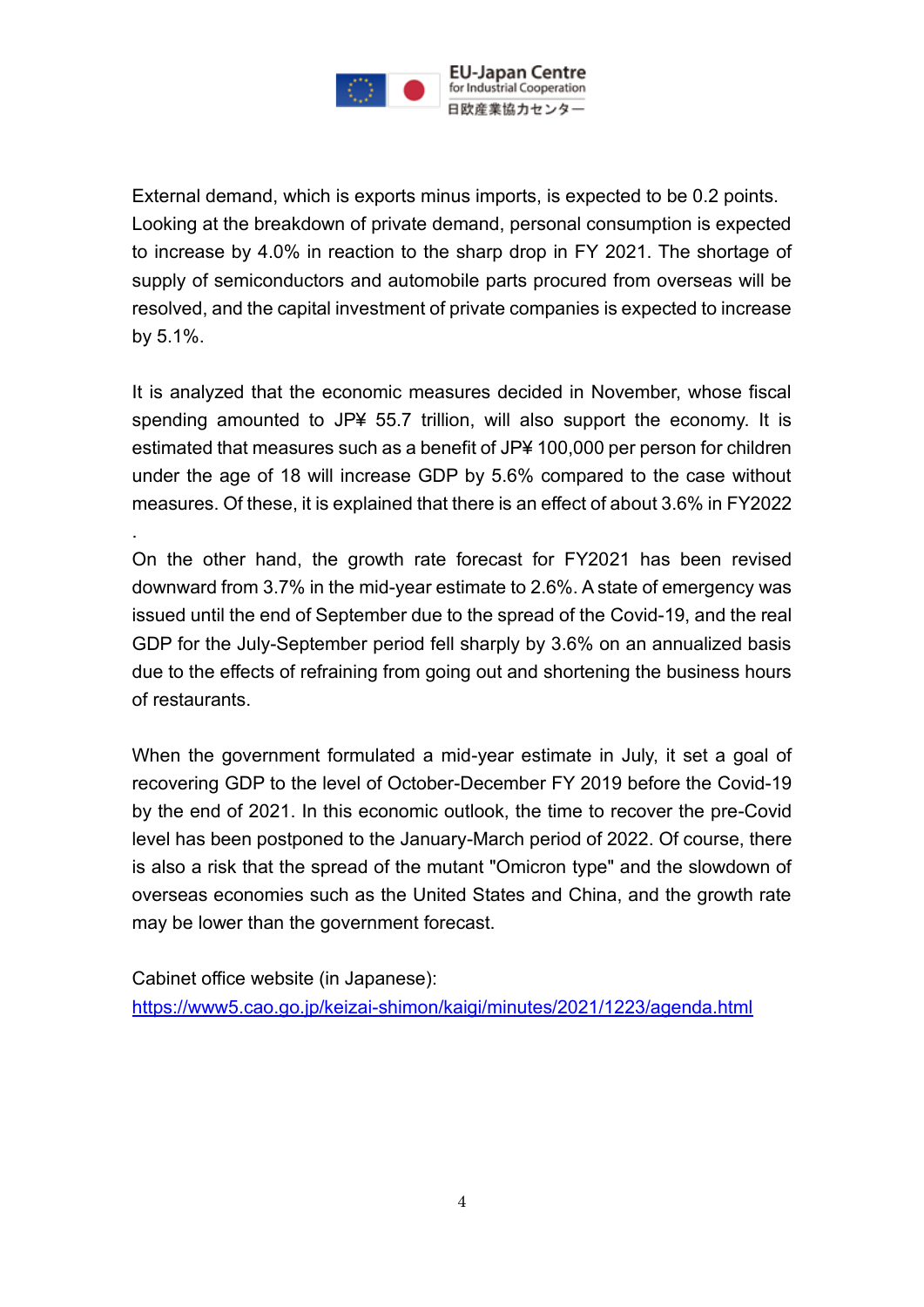

|                      | FY 2021    |         | FY 2022    |         |
|----------------------|------------|---------|------------|---------|
|                      | Government | Private | Government | Private |
|                      |            | sector  |            | sector  |
| <b>GDP</b>           | 2.6        | 2.7     | 3.2        | 3.0     |
| Personal consumption | 2.5        | 2.6     | 4.0        | 3.2     |
| Housing investment   | $-0.5$     | $-0.2$  | 0.9        | 0.4     |
| Capital investment   | 2.5        | 2.6     | 5.1        | 4.4     |

#### GDP growth rate (%)

Private sector: average of 18 private institutes

Data source: Nikkei

# **Assists up to JP¥ 800,000 for EVs, JP¥ 500,000 for micro EVs, etc. support for purchasing EVs and infrastructure development**

The subsidies for purchasing electric vehicles (EVs), plug-in hybrid vehicles (PHVs), and fuel cell vehicles (FCVs) were introduced in the supplementary budget for 2021 decided by the Cabinet on November 26. The subsidies for charging and hydrogen filling infrastructure that are indispensable for their widespread use were included. The budget is JP¥ 37.5 billion. The Ministry of Economy, Trade and Industry has compiled and published an outline of this subsidy and points to keep in mind.

In the case of electric vehicles, a maximum of JP¥ 800,000 will be subsidized if certain conditions are met. These purchase subsidies are for vehicles that have been newly registered (registered vehicles) or have been notified of new vehicle inspections (micro vehicles) after November 26, 2021. Targets are individuals, corporations, local public organizations, etc.

In order to actually implement the subsidy project, it is necessary for the Diet to approve the supplementary budget. After the supplementary budget is established, the application will be accepted after the private organizations (project implementers) who will implement this project. Details of the project and procedures necessary for applying for subsidies will be announced by the project implementer. In addition, as soon as the total amount of application exceeds the budget amount, the recruitment will be terminated.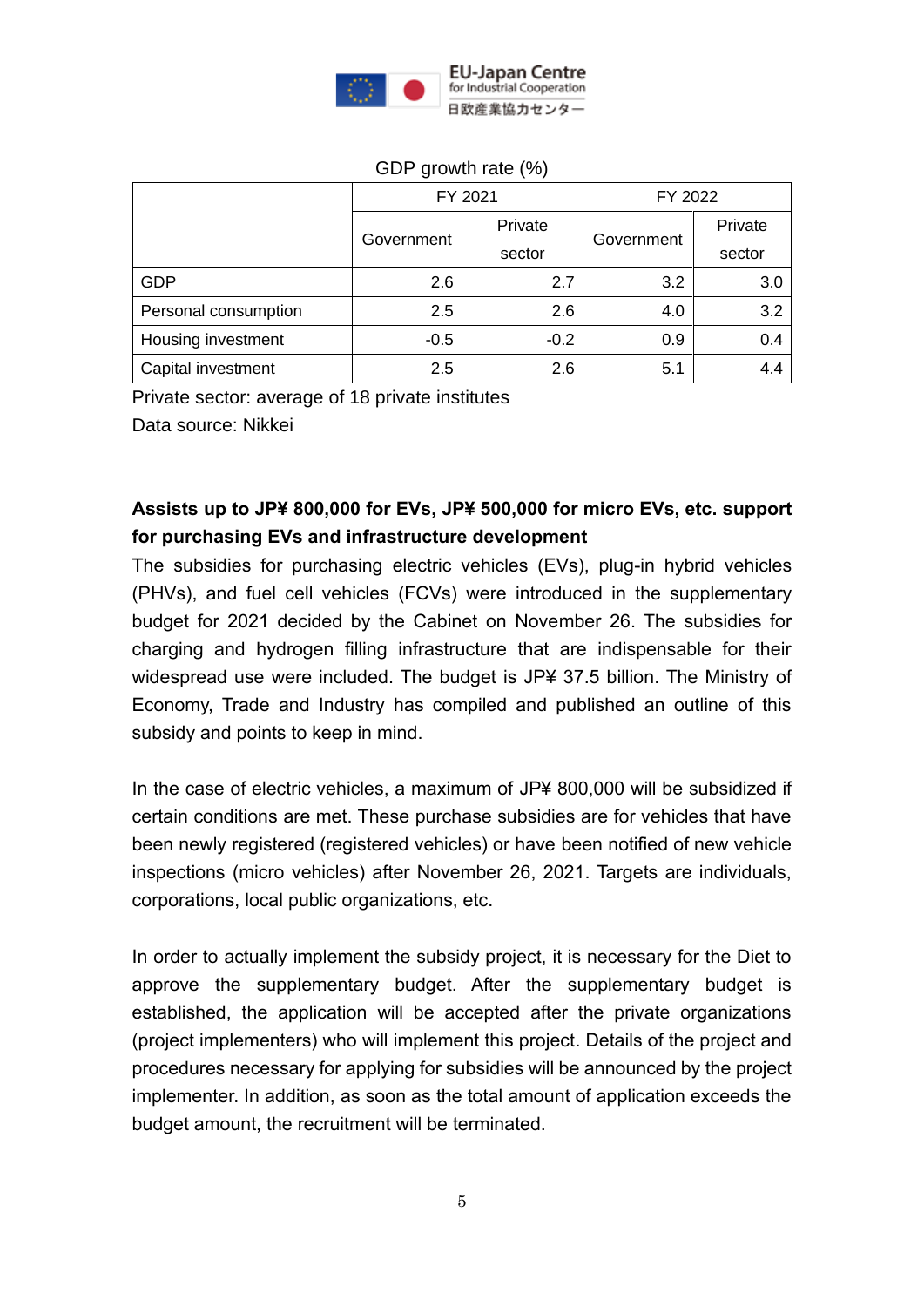

(When to start subsidizing)

Vehicles newly registered (registered vehicles) or new vehicle inspection notifications (micro vehicles) after November 26, 2021

(Subsidy upper limit)

Vehicle subsidy upper limit for vehicles that meet conditions A or B as below.

| Vehicles                                 | Subsidy upper limit | Subsidy upper limit for<br>vehicles that meet conditions<br>A or B as below. |  |  |
|------------------------------------------|---------------------|------------------------------------------------------------------------------|--|--|
| EV(except micro EV)                      | 600,000<br>JP ¥     | JP¥ 800,000                                                                  |  |  |
| Micro EV                                 | JP ¥<br>400,000     | JP¥ 500,000                                                                  |  |  |
| <b>PHV</b>                               | JP¥ 400,000         | JP¥ 500,000                                                                  |  |  |
| <b>FCV</b>                               | $JP$ $4$ 2,250,000  | JP¥ 2,500,000                                                                |  |  |
| Ultra-small mobility<br>(Individual use) | Fixed JP ¥ 200,000  | Fixed JP $\angle$ ¥300,000                                                   |  |  |
| Ultra-small mobility<br>(Fleet)          | Fixed JP ¥ 300,000  | Fixed JP $\angle$ 400,000                                                    |  |  |

#### Subsidies by type of vehicles

(Conditions)

- A) A car with a power supply function that can extract power from an in-vehicle outlet (1,500W / AC100V).
- B) Vehicles that can extract power via an external power supply or V2H charging / discharging equipment

If an electric vehicle or fuel cell vehicle has an external power supply function, it can be used as an emergency power source in the event of a disaster. In the event of a disaster in the area, there is a possibility that users will cooperate with power supply activities to the extent possible.

METI Website (in Japanese): <https://www.meti.go.jp/press/2021/11/20211126004/20211126004.html>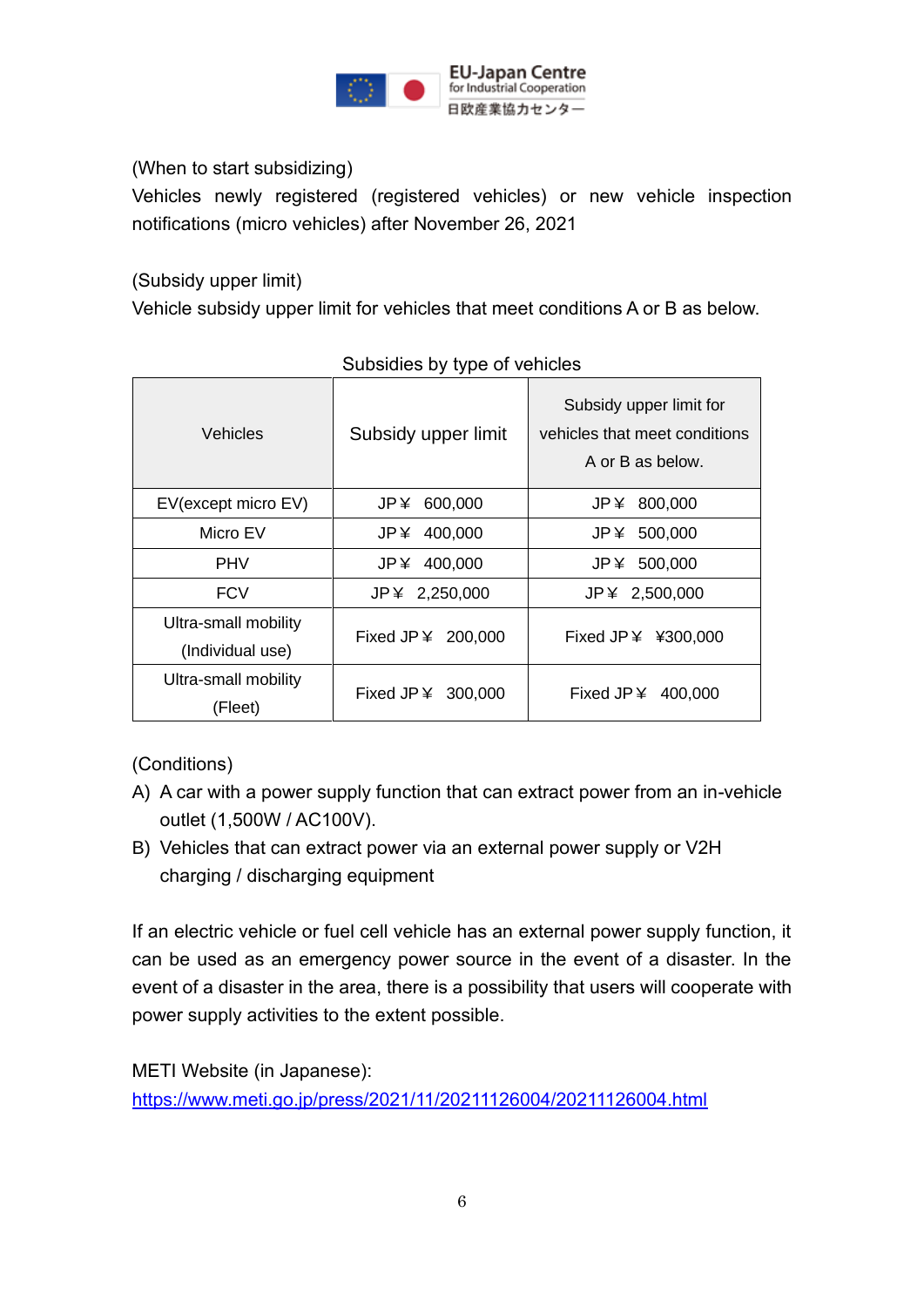

## **International shipping GHG reduction target, revised in 2023 to "more ambitious setting"**

The 77th Marine Environment Protection Committee (Chair: Hideaki Saito, Counselor of the Ministry of Land, Infrastructure, Transport and Tourism) of the International Maritime Organization (IMO) was held on November 22-26 in Web format. Regarding the greenhouse gas (GHG) emission reduction target of international shipping, it was agreed that the revision in the spring of 2023 would set a more ambitious target than the current target. Proposals by Japan and others to set a new goal of "zero GHG emissions as a whole by 2050" were not adopted at this meeting.

IMO adopted the "GHG Reduction Strategy" in 2018; Under this strategy, (1) CO2 emissions will be reduced by 40% or more by 2030 (compared to 2008), (2) GHG emissions will be reduced by 50% or more by 2050 (compared to 2008) and (3). Setting a goal of zero emissions as early as possible during this century. At the same time, it was agreed to revise the strategy in the spring of 2023.

At this meeting, Japan and the United States, the United Kingdom, Norway, and Costa Rica set a new goal of "zero GHG emissions as a whole by 2050" when revising the "GHG reduction strategy." In addition, Kiribati and others have requested a resolution to recognize that it is necessary to reduce GHG emissions to zero by 2050, and Japan also supported this with the United States and others.

At the chamber, several countries, including Japan, insisted on a new goal of "zero (overall) GHG emissions by 2050." On the other hand, developing countries argued that the impact of new GHG reduction measures on trade and the economy and support measures should be discussed together. As a result of deliberation, the above resolution was not adopted, but it was agreed to set more ambitious targets than the current targets in the revision of the `` GHG Reduction Strategy'' agreed in the spring of 2023.

International shipping is responsible for international transportation, and the relationship between flag states, real rulers, operators, shippers, etc. is complicated. As GHG emission reduction measures are not compatible with the framework of the United Nations Framework Convention on Climate Change (UNFCCC), the IMO is entrusted with the examination.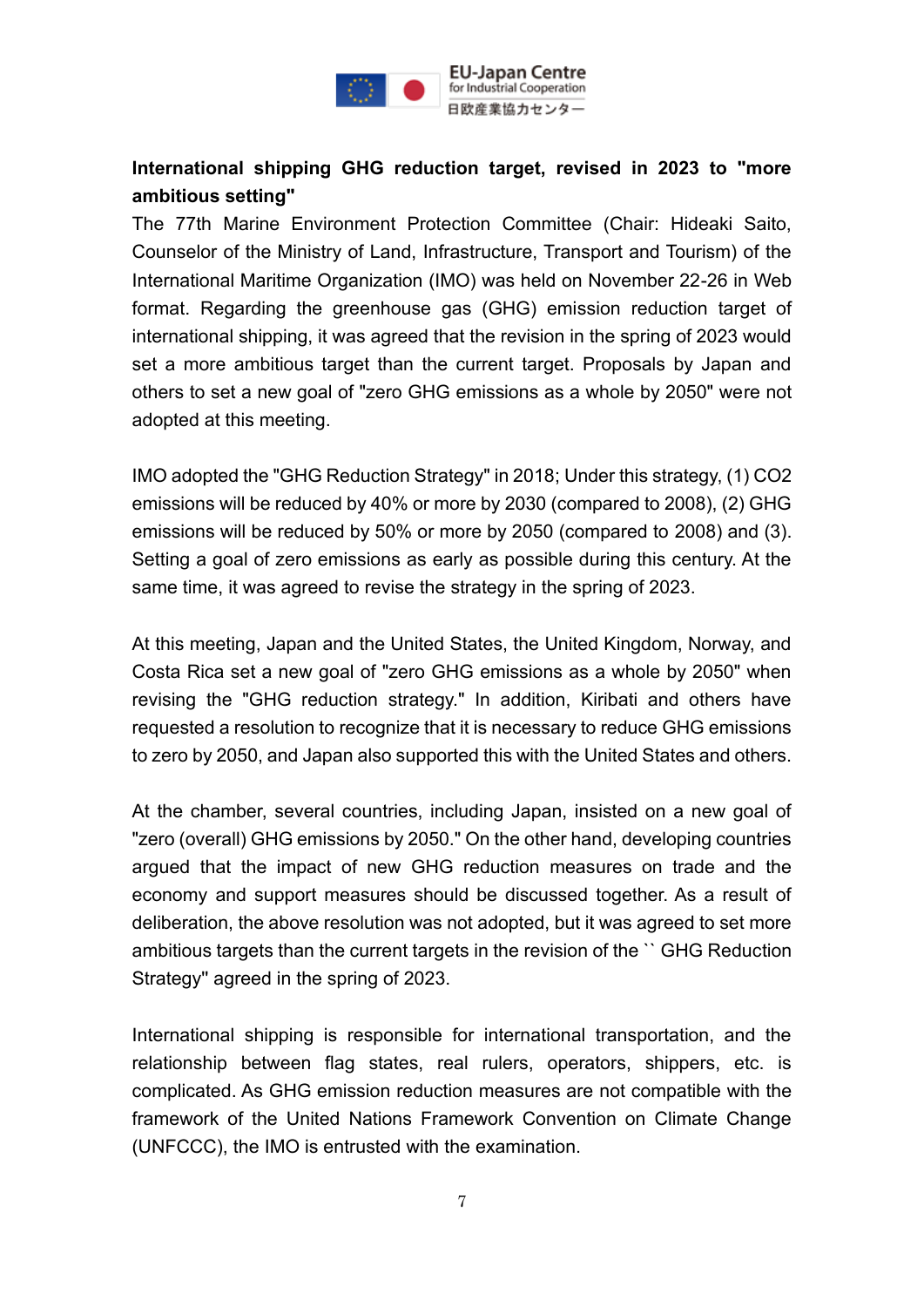

MLIT website (in Japanese): [https://www.mlit.go.jp/report/press/kaiji07\\_hh\\_000221.html](https://www.mlit.go.jp/report/press/kaiji07_hh_000221.html)



From MLIT website

### **Company & Organization News**

## **Toshiba develops world's most efficient transmissive Cu2O solar cell, power generation efficiency is 8.4%**

Toshiba announced on December 22 that it has achieved the world's highest power generation efficiency of 8.4% for transmissive cuprous oxide (Cu2O) solar cells, which are expected to be used. In the future, it will start supplying samples for external evaluation by 2023, and aim to complete the manufacturing technology for practical size Cu2O / Si tandem solar cells by 2025.

The company has applied the newly developed transmission-type Cu2O with a power generation efficiency of 8.4% to the top cell and a high-efficiency silicon (Si) solar cell with a power generation efficiency of 25% to the bottom cell. The power generation efficiency of the Cu2O / Si tandem solar cell is estimated 27.4%. This predicted value exceeds the world's highest efficiency of 26.7% for Si solar cells, and when this Cu2O / Si tandem solar cell is installed in an electric vehicle (EV), the cruising range without charging is about 35 km per day.

In addition, the company said that this development will lead to the realization of high-efficiency tandem solar cells that can supply the necessary power in a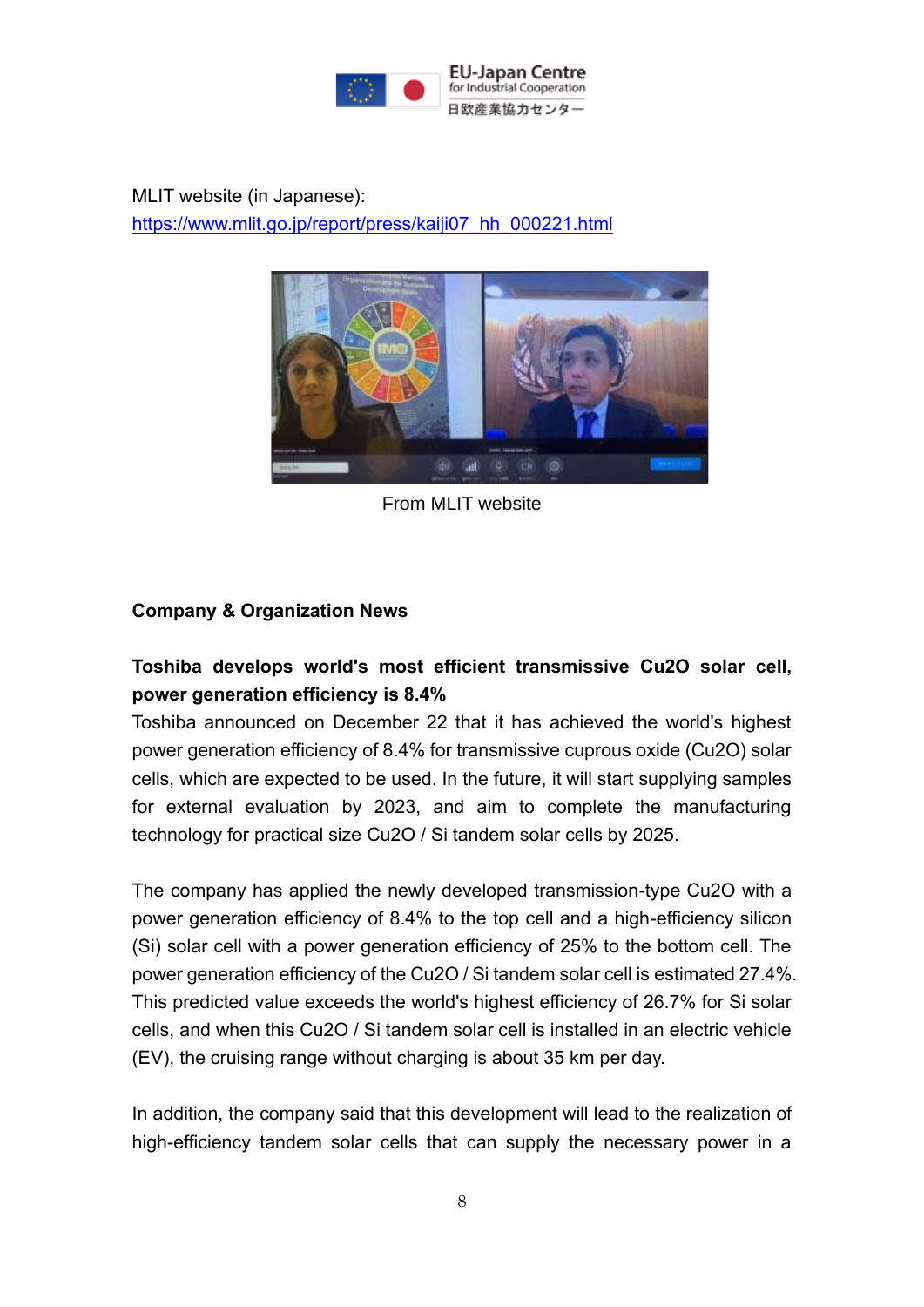

limited installation area, and will move to EVs and trains without charging for the realization of a carbon-neutral society. It is expected to be applied to mobility such as the stratospheric communication platform (HAPS).

The tandem solar cell stacks two solar cells (cells) as a bottom cell and a top cell, and generates electricity in both cells, thereby increasing the overall power generation efficiency. Development of low-cost, high-efficiency top cells that can be used by stacking on existing Si solar cells (bottom cells) will be promoted. A tandem solar cell laminated with III-V solar cells such as gallium arsenide semiconductor (GaAs) has been reported to have a power generation efficiency in the 30% range, which is higher than that of a Si solar cell, but the manufacturing cost is hundreds to thousands of times higher than a Si solar cell.

The main material of transmissive Cu2O solar cells is Cu2O, which is a compound of copper and oxygen that is abundant on the earth. Compared to III-V semiconductors, substrates (glass), raw materials (mainly copper and oxygen) and manufacturing equipment (spattering equipment used in semiconductors and liquid crystals) are inexpensive and can be expected to significantly reduce costs.

Transmissive Cu2O solar cells absorb short-wavelength light to generate electricity and transmit long-wavelength light. By using a Si solar cell that generates electricity with long wavelength light for the bottom cell, it is possible to convert light with a wide range of wavelengths from short wavelength to long wavelength into energy, and supply the necessary power even in a limited installation area. It is expected as a low-cost and high-efficiency solar cell that can be used. Toshiba is the only company that develops optical transparent Cu2O solar cells.

Toshiba website:

[https://www.global.toshiba/ww/technology/corporate/rdc/rd/topics/21/2112-](https://www.global.toshiba/ww/technology/corporate/rdc/rd/topics/21/2112-02.html) [02.html](https://www.global.toshiba/ww/technology/corporate/rdc/rd/topics/21/2112-02.html)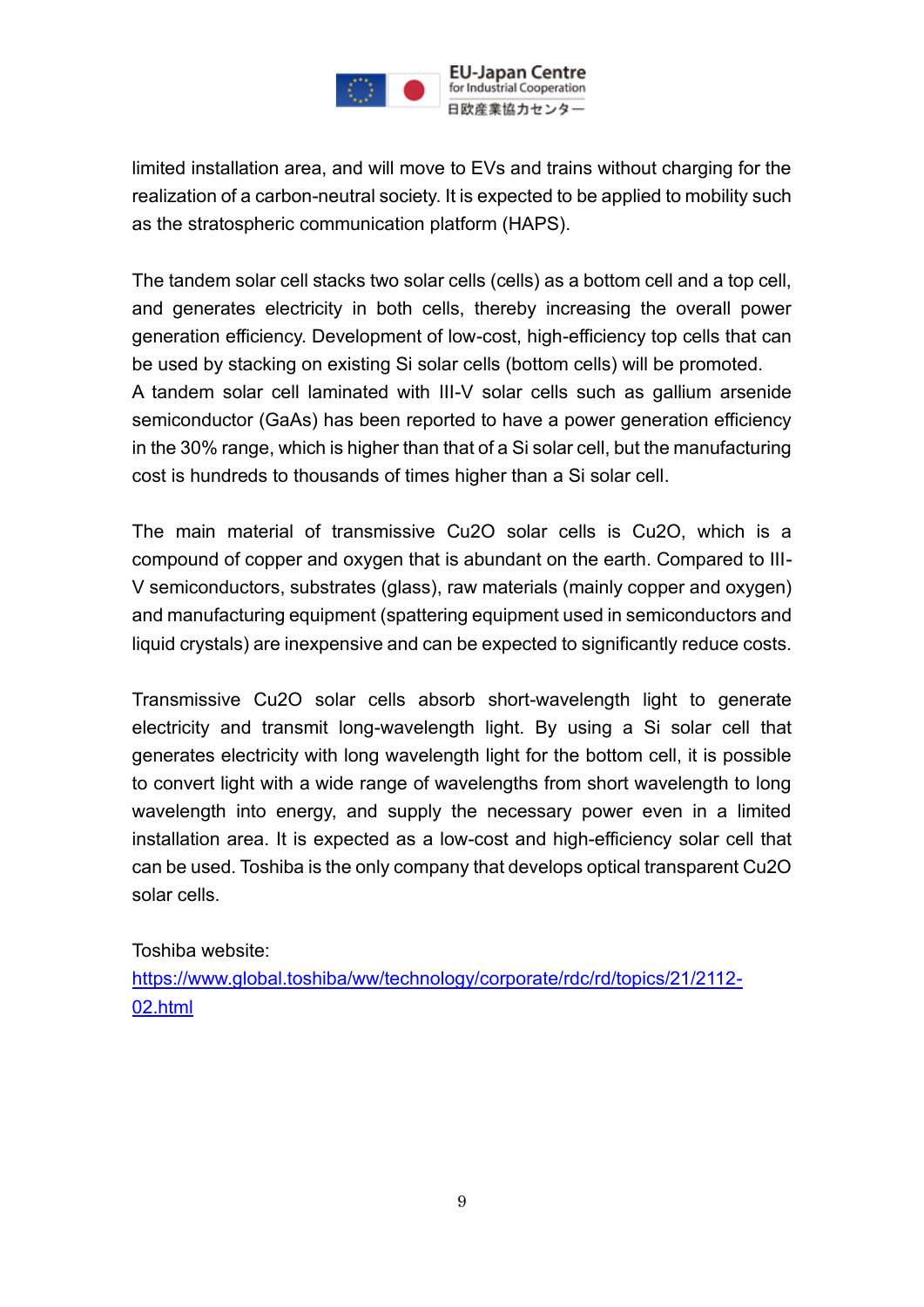



Schematic diagram of Cu<sub>2</sub>O-Si tandem solar cell from Toshiba website





## **Itochu acquires a British waste tire remanufacturing company to promote rubber and tire sustainability**

On December 17, ITOCHU corporation made a basic agreement to acquire all shares of Murfitts Group, a major UK waste tire collection and processing company. The shares will be acquired through Kwik Fit, the UK's largest tire retailer, which is a business investment destination of ITOCHU Corporation, and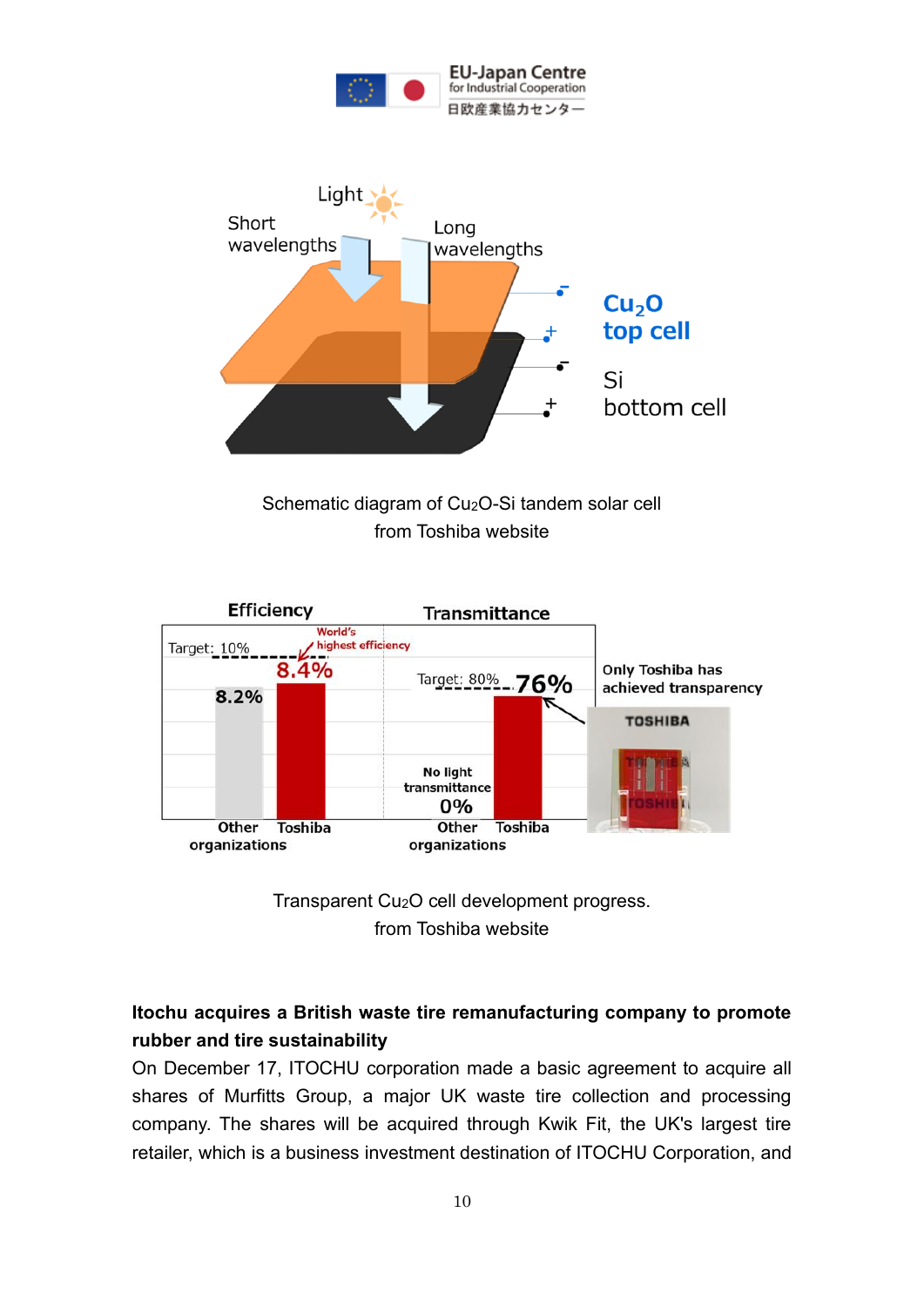

EUROPEAN TYRE ENTERPRISE LIMITED (ETEL), which operates the UK's largest tire wholesaler, Stapleton's Tyre Services.

ITOCHU Corporation announced on December 1 that it will start "PROJECT TREE" aiming to realize traceability and sustainability of natural rubber, which is the main raw material for tires. Following this, by adding Murfitts under the umbrella of ETEL, it aims to contribute to the sustainability of the entire tire supply chain through the sale of recycled products as well as the reduction of waste by collecting waste tires.

Murfitts collects and processes 20 million waste tires (passenger car tire equivalent) annually in the UK and sells recycled products. It is used for various industrial purposes such as the surface of stadiums, pavements and playgrounds, carpet underlays and asphalt substitutes, and is said to be exported all over the world. With the acquisition of Murfitts shares by ETEL, which has a tire distribution network throughout the UK, it aims to further expand collection and processing.

In addition, Murfitts has a unique pyrolysis technology that heats granular waste tires under vacuum to decompose them into high value-added recycled materials such as carbon black (CB) and recycled fuel without emitting CO2.

The initiative is to promote sustainability in tire manufacturing by using recycled CB generated by thermal decomposition from waste tires.

ITOCHU Corporation website:

<https://www.itochu.co.jp/en/news/press/2021/211220.html>



Recycled Crumb Rubber / Children's playground covered by Recycled Crumb Rubber from ITOCHU Corporation website: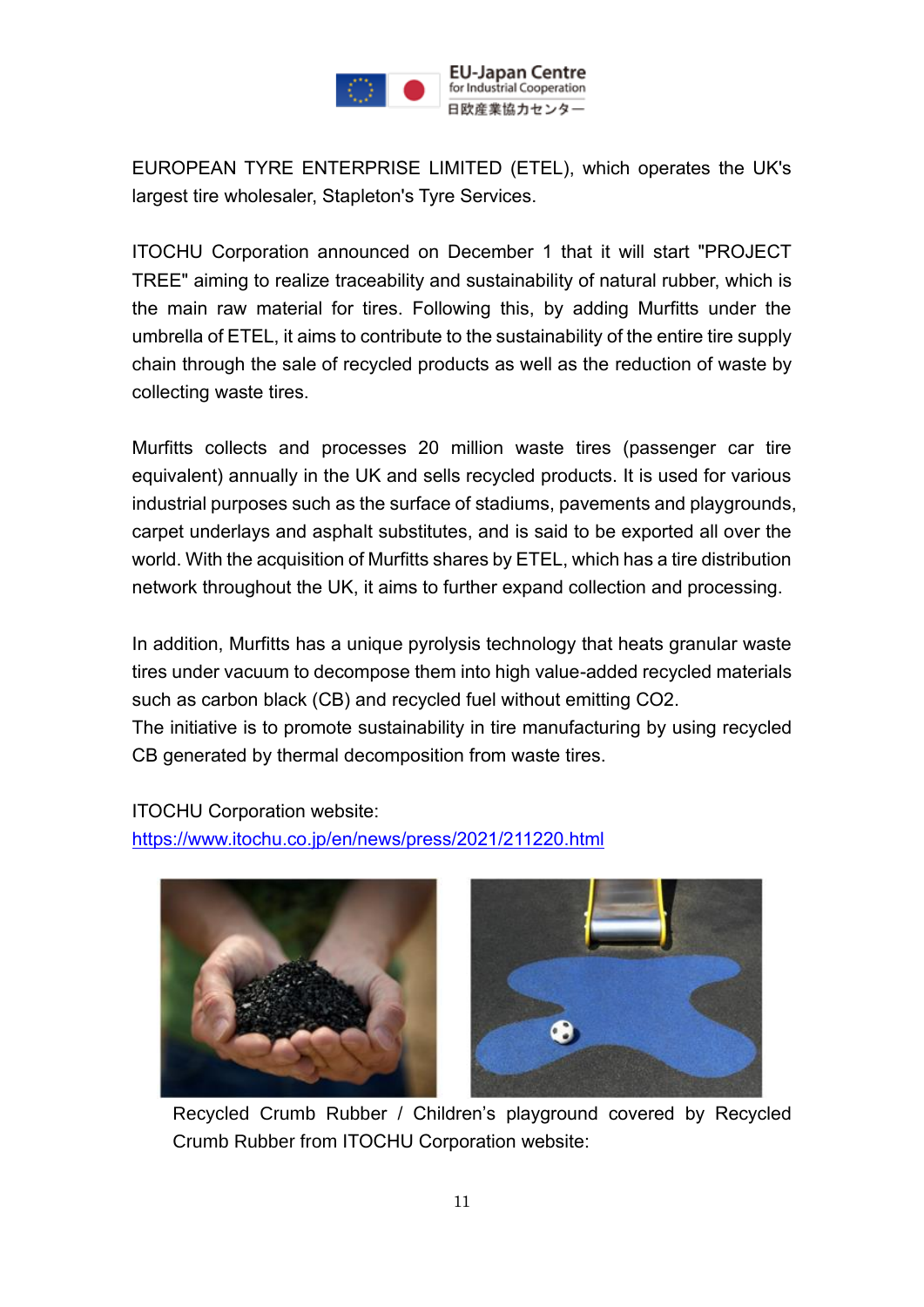

# **Toshiba develops "electricity market trading strategy AI" for re-energy aggregator**

Toshiba announced on December 15 that it has developed "Electricity Market Trading Strategy AI" to support the strategic transactions of operators in electricity market transactions for renewable energy aggregation. The AI avoids imbalances, which are the difference between the demand and supply of electricity, for reenergy aggregates that bundle renewable energy sources such as solar power, wind power and trade in the electricity market. It also supports strategic transaction decision-making aimed at securing profits from transactions.

The algorithm developed this time is suitable for the spot market and the pre-hour market of the Japan Electric Power Exchange (JEPX), and the optimum amount of bids to be sold to both markets at the timing of the spot market bid on the day before the actual supply and demand. This allows aggregators to make strategic trading decisions that change the percentage of bids to sell to both markets based on the calculated results.

The FIP system for using renewable energy as the main power source will be introduced in April 2022. This system is a market-linked system that adds a certain premium (subsidy amount) to the price when selling electricity at the market price in the wholesale market. With the introduction of the FIP system, in electricity market transactions, there is an increasing need for renewable energy power generation companies to manage imbalance risk due to fluctuations in power generation and market risks such as price fluctuations in the market to secure profits.

In order to secure profits, the role of a re-energy aggregator that bundles reenergy power sources from multiple small-scale re-energy power generation companies and executes optimal power sales plans in the electricity market is indispensable. The market size of the energy resource aggregation business is expected to grow from the current JP¥ 4.4 billion yen to JP¥ 73 billion in 2030.

Toshiba website (in Japanese): <https://www.global.toshiba/jp/technology/corporate/rdc/rd/topics/21/2112-02.html>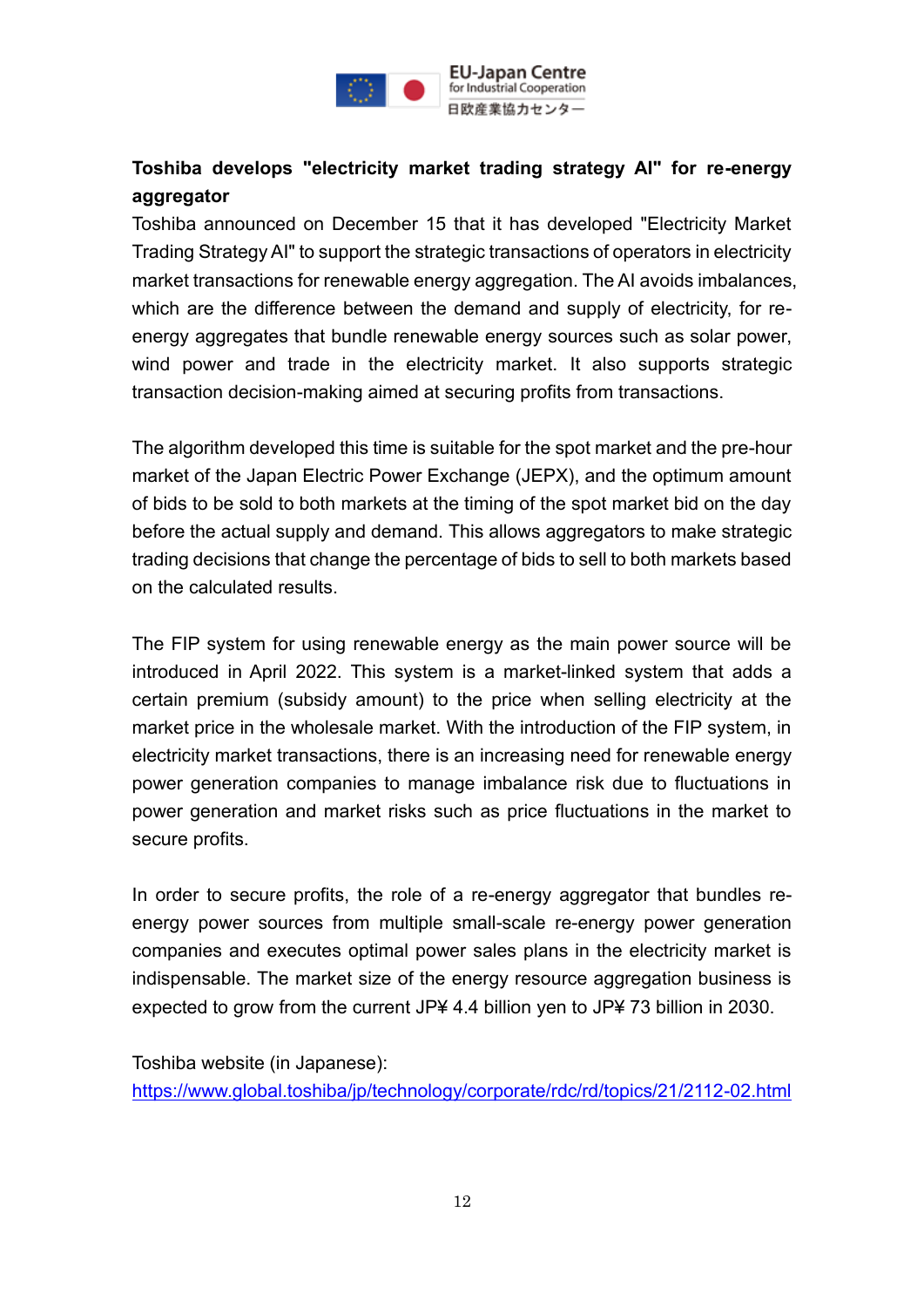

### **Toyota to sell 3.5 million EVs worldwide in 2030**

Toyota Motor Corp. announced on December 14 a new target for worldwide sales of electric vehicles (battery EVs) to 3.5 million units a year in 2030. Akio Toyoda, president of Toyota said, "By 2030, we will develop 30 types of battery EVs and have a full line of battery EVs in each of the passenger and commercial segments globally."

So far, Toyota has indicated that it will sell 2 million units of battery EVs globally in 2030, including fuel cell vehicles (FCEVs), but has significantly increased it. For the luxury car brand "Lexus," battery EVs will be introduced in all categories by 2030, with the aim of selling 100% battery EVs in Europe, North America and China. Furthermore, it aims to make all models battery EVs by 2035.

In September, Toyota announced that it would invest about JP¥ 1.5 trillion by 2030 to improve the battery supply system and conduct research and development, but also announced that it would increase the investment amount to JP¥ 2 trillion

President Toyoda believes that all electric vehicles can be divided into two types, "carbon reduce vehicles" that reduce CO2 emissions and "carbon neutral vehicles" that use clean energy to reduce CO2 emissions, depending on the energy used. "Toyota will do its utmost to achieve this," he said.

#### TOYOTA website:

.

<https://global.toyota/en/newsroom/corporate/36428993.html>



Akio Toyoda, President of TOYOTA from TOYOTA website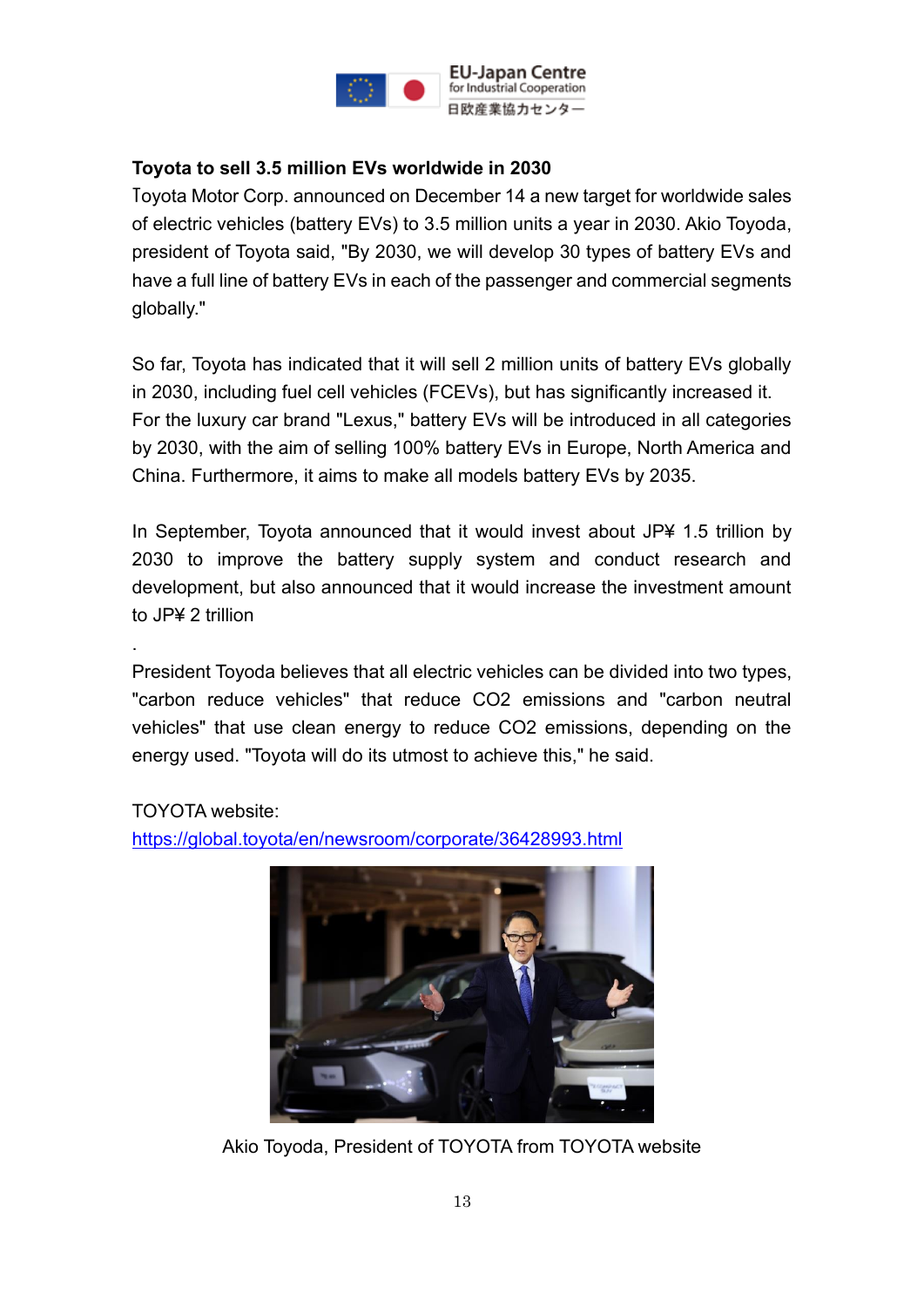

### **No need for rare metals, light bulb emission with "wooden battery"**

Nippon Paper Industries, Ltd. announced on December 8 that it has succeeded in lighting a light bulb using a "wooden battery". It is characterized by using woodderived raw materials and not using rare metals (rare metals) whose supply and demand are tight. The lighting time is as short as about 7 seconds, but it will increase the capacity and aim to use it for drones in 2023 and for smartphones in 2030, with a view to applying it to electric vehicles (EV) in the future.

The true identity of a wooden battery is a storage body that uses "cellulose nanofiber (CNF)", a fiber with a diameter of 3 nanometers (nano is one billionth) meter, taken from the papermaking raw material "pulp". It is processed into a thin film and sandwiched between aluminum foils to provide electrodes.

It charges and discharges using the property that electrons can be attached to the unevenness of the CNF surface and can store electricity, which was discovered with Mikio Fukuhara of Tohoku University in March 2021. It is the same principle as a "capacitor" that does not deteriorate even if it is charged and discharged millions of times.

The battery using the 20 square centimeter CNF used in this lighting experiment is 0.05 mm thick and weighs 0.15 g. Since the miniature bulb (voltage 3 volts, current 0.025 amps) was lit for about 7 seconds, the weight energy density, which indicates storage performance, was about 1.0 watt hour per kilogram. It is said that the value of 10 watt hours has come out. A simple calculation is 1/200 and 1/20 of lithium-ion batteries, respectively.

Lithium-ion batteries use rare metals such as cobalt and nickel. Lithium has more than doubled in one kilogram to about  $$30$  (about JP¥ 3,400) against the backdrop of growing demand for EVs. Cobalt is also about double, at the \$ 60,000 level per ton.

The Democratic Republic of the Congo accounts for 70% of the world's production of cobalt, and China accounts for more than 20% of nickel. Reducing the amount of rare metals used was an issue from the perspective of economic security for the spread of EVs. Nippon Paper Industries' batteries do not use rare metals at the heart, and can make use of the forest that covers two-thirds of Japan's land. The main use of CNF was mainly for additives such as sweets and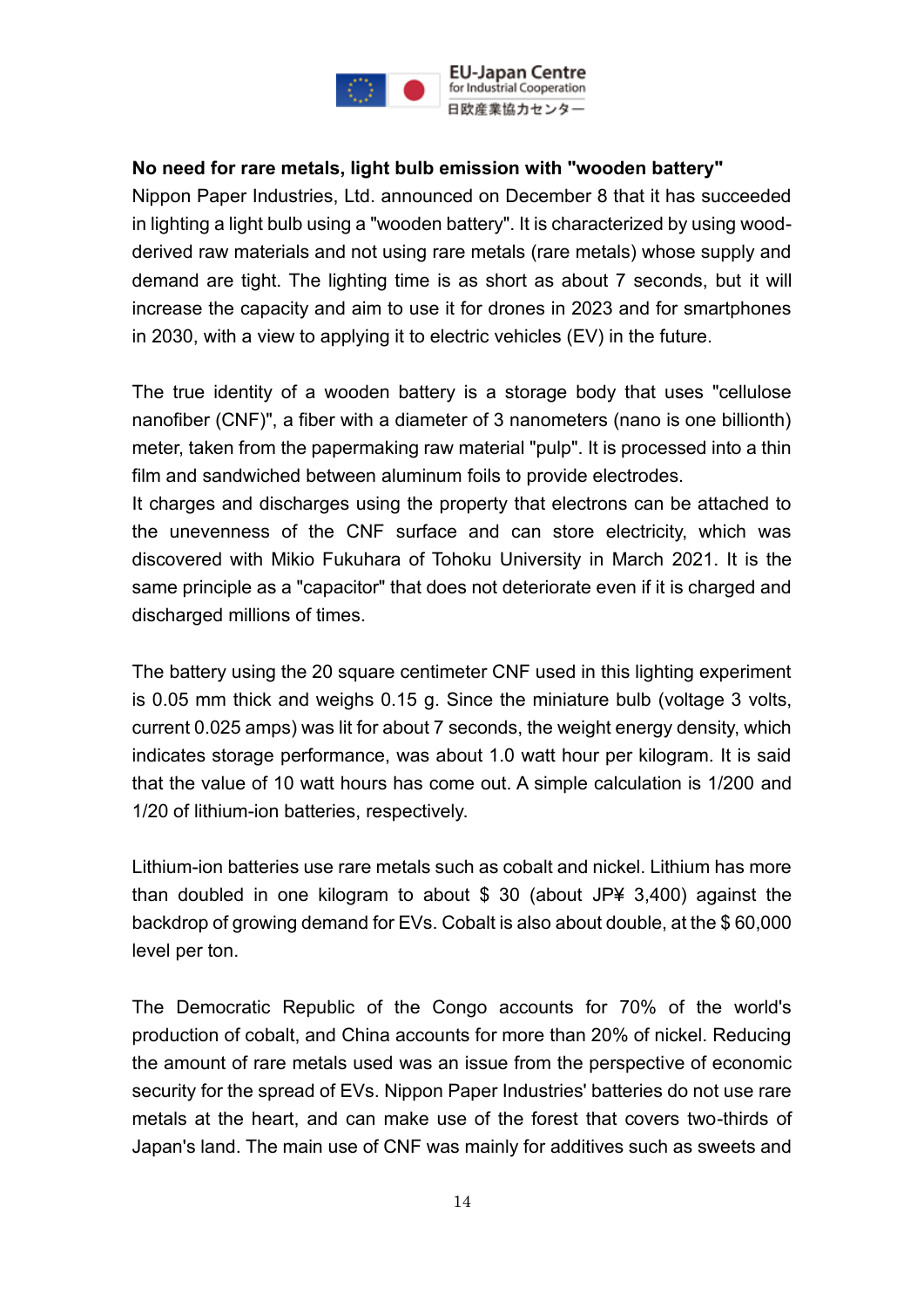

shampoo, and the amount used was limited.

Nippon Paper Industries website (in Japanese): <https://www.nipponpapergroup.com/news/year/2021/news211208005076.html>



Miniature bulb with a voltage of 3 volts was lit for about 7 seconds From Nippon Paper Industries website

# **Amazing technology to recover high-purity lithium from waste batteries, less than half the import price**

The National Institutes for Quantum Science and Technology (QST) announced on December 7 that it has developed a technology to recover 99.99% high-purity lithium from waste lithium-ion secondary batteries (LIBs) at a price below the current import price.

The battery ash obtained by roasting the waste LIB is immersed in water, and the dissolved lithium ions are purified by a separation membrane. The test equipment was able to recover about 24 grams of lithium after 14 days of operation. If a highconcentration lithium stock solution is made, it can be expected to be recovered at less than half the import price.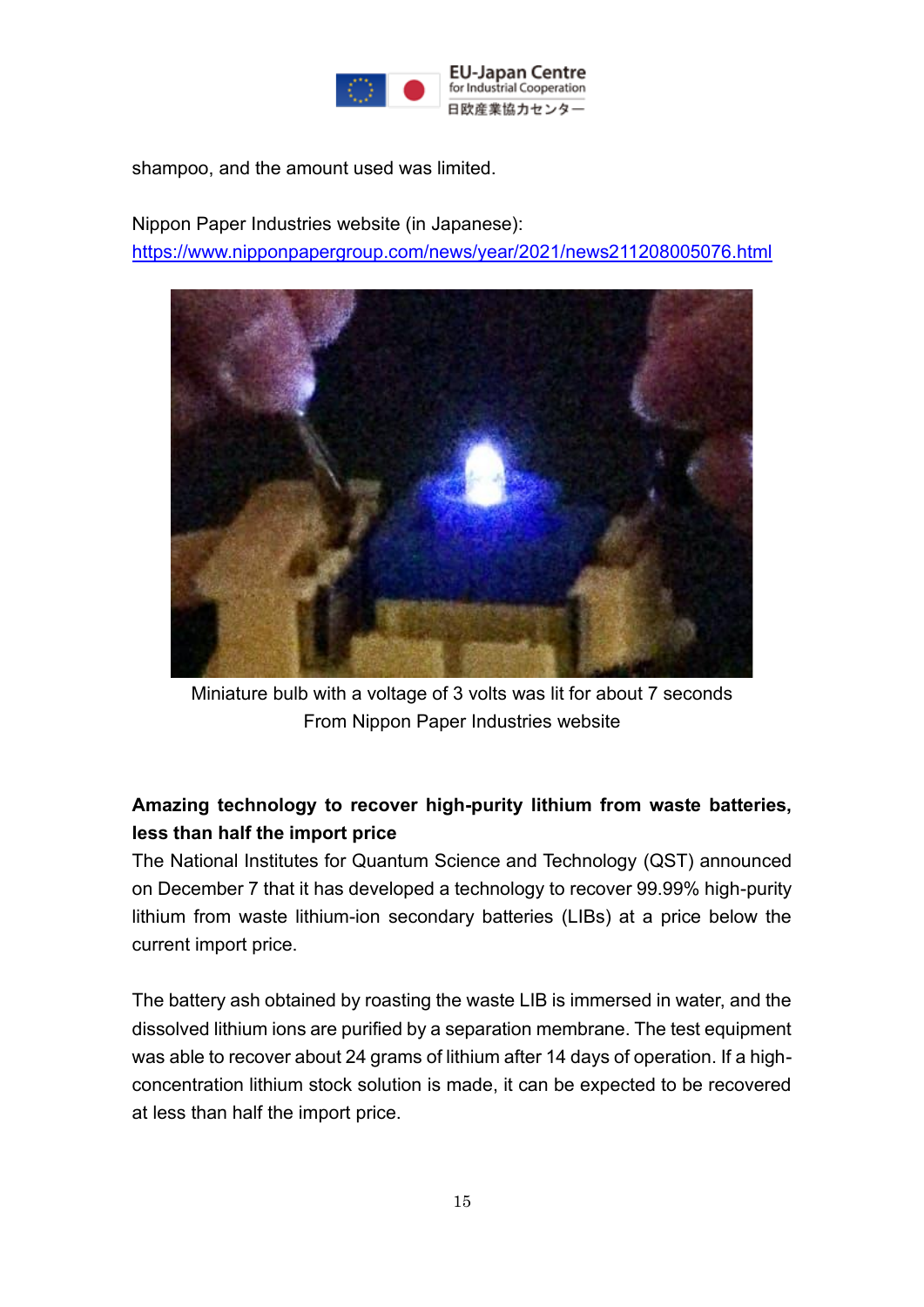

A lithium ion conductive film is made of lithium, lanthanum, and titanium oxide (LLT), which are ceramics. When a battery ash leachate solution is passed through this conductive film and a voltage is applied, lithium ions move to the pure water side. If the recovered liquid is dried, it is recovered as lithium hydroxide, and if carbon dioxide is blown into the recovered liquid, it is recovered as lithium carbonate.

With the test equipment, 80% of about 30 grams of lithium contained in the battery ash leaching solution could be recovered in 14 days. A trial calculation of the manufacturing cost of lithium showed that it was below the average import price of JP¥ 1,287 in 2020. Half price can be expected if a high-concentration stock solution is used.

80-90% of the electric power supplied for the permeation of lithium ions into the membrane is used for the movement of ions, and hydrogen for electrolysis is also generated in this process. By accumulating added values such as hydrogen utilization and carbon dioxide fixation, there is a possibility that lithium can be recycled at a lower cost.

National Institutes for Quantum Science and Technology (QST) website: <https://www.qst.go.jp/site/press/20211207.html>



A part of Lithium recovery device from QST website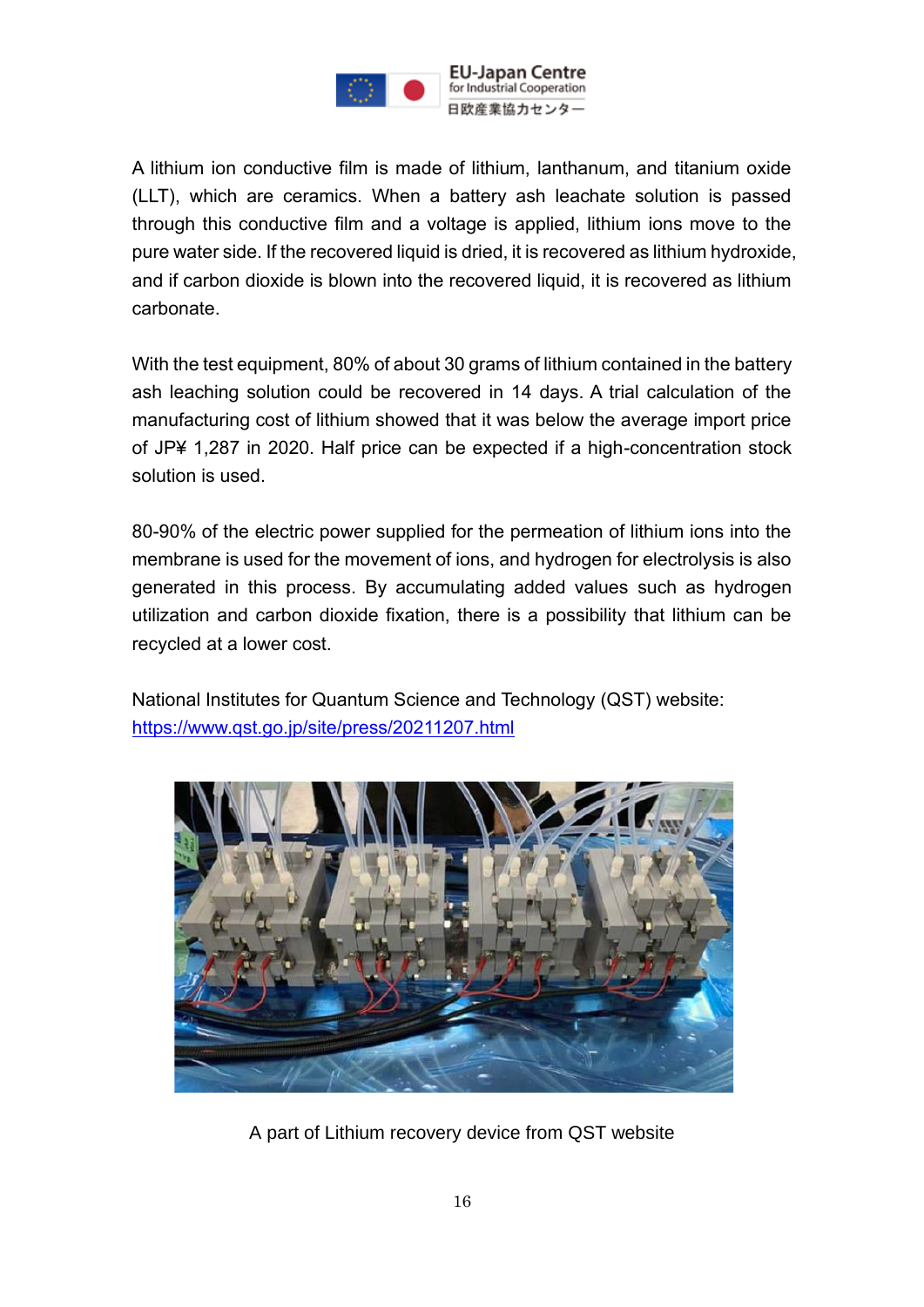

#### **GE Hitachi receives an order for "small nuclear reactor" in Canada**

GE Hitachi Nuclear Energy (North Carolina), a nuclear joint venture between Hitachi and General Electric (GE), announced on December 7 that they have received an order for the reactor "BWRX-300", a small nuclear reactor from the Canadian power company Ontario Power Generation (OPG). It will be completed in 2028 at the earliest. This is the first time that a Japanese manufacturer has been involved in receiving an order for a small nuclear reactor.

This time, it was selected as a technical partner for the Darlington New Nuclear Power Plant project near Toronto, an eastern city. OPG and others apply for a construction permit in 2028 and plan to build up to four small reactors. Hitachi-GE Nuclear Energy, a joint venture on the Japanese side, has also dispatched personnel to North America to support technological development and business negotiations.

It is said that small nuclear reactors are highly safe and can be constructed and operated at low cost. Interest in the BWRX-300 is increasing in line with the global carbon-neutral (greenhouse gas emission virtually zero) trend. In addition to Canada, GE Hitachi has contracts with local companies in the United States, Poland, Estonia, and the Czech Republic to consider introduction. The United States, Britain, Canada, etc. are supporting research and development by investing government budgets for commercialization around 2030.

The Japanese government also supported the development of innovative technologies by advocating the use of nuclear power as a "decarbonized" power source in the basic energy plan decided by the Cabinet in October. After developing the first small nuclear reactor overseas at the end of the 2020s under the green growth strategy, the future goal was to establish a global expansion and mass production system in collaboration with overseas companies.

Hitachi-GE Nuclear Energy website: <https://www.hitachi-hgne.co.jp/en/news/2021/2021news07.html>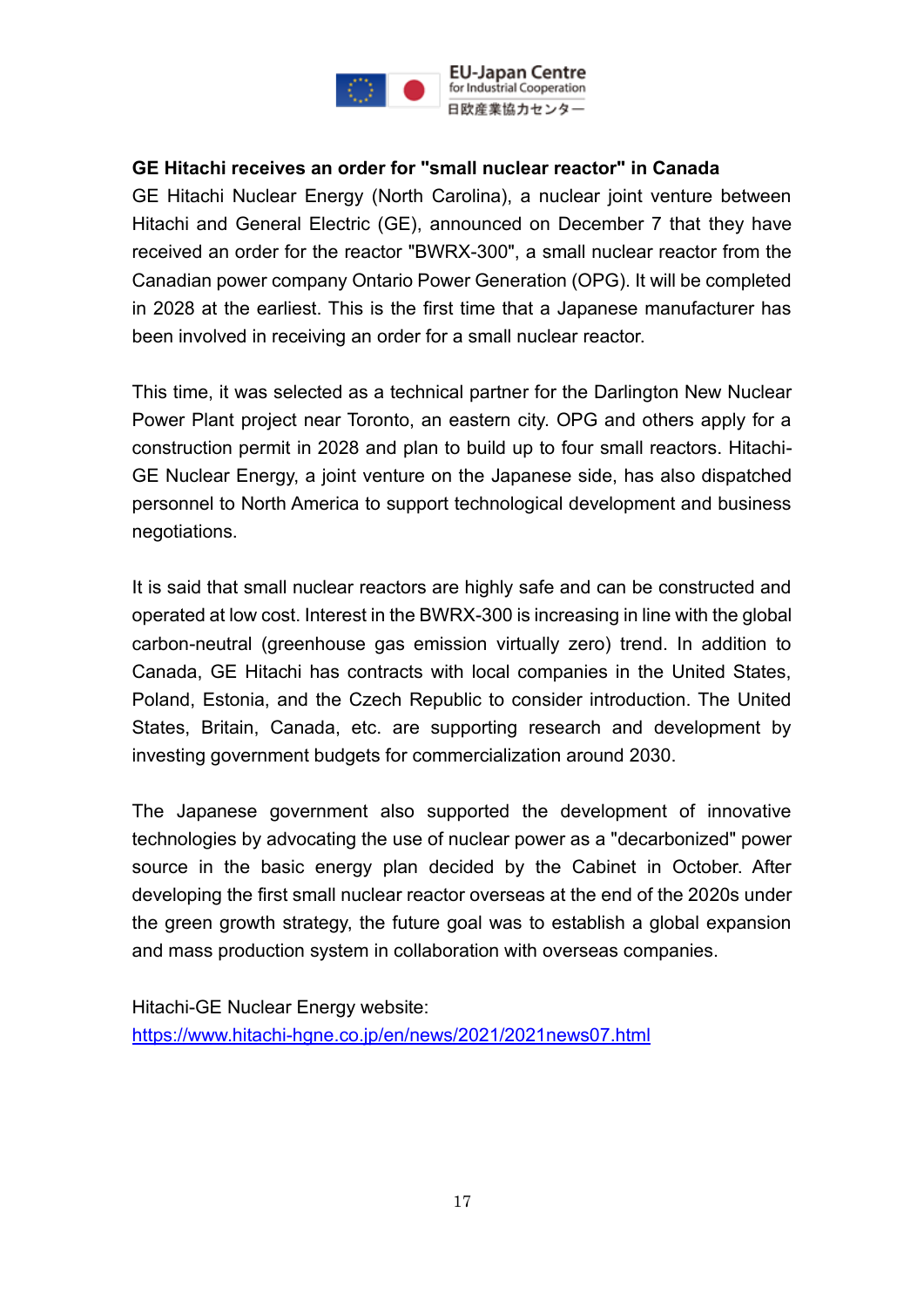



Image of small nuclear reactor BWRX-300 from Hitachi-GE Nuclear Energy website

# **Marubeni introduces solar power generation in Ajinomoto, Vietnam with PPA model**

Marubeni announced on December 6 that it will introduce a third-party (PPA) model solar power generation system to Vietnam's Ajinomoto Co., Inc. in Vietnam. Marubeni Green Power Vietnam (MAGPOV), a wholly owned subsidiary of Marubeni, signed a long-term power sale contract with Vietnam Ajinomoto on November 30 using a roof-mounted solar power generation system.

Marubeni installs, owns, and operates a solar power generation system on the roofs of factories and warehouses of commercial and industrial consumers, and supplies renewable-derived power to consumers without the need for initial investment by consumers.

It is developing a solar power generation business based on a privately owned model in Vietnam, Mexico, and Thailand. Under this power sale agreement, MAGPOVE will install a solar power generation system on the roof of Vietnam's Ajinomoto's Longtan Plant in Dong Nai Province, southern Vietnam, to supply electricity derived from renewable energy. Through this, it aims to contribute to the decarbonization of Ajinomoto Vietnam Co., Ltd.